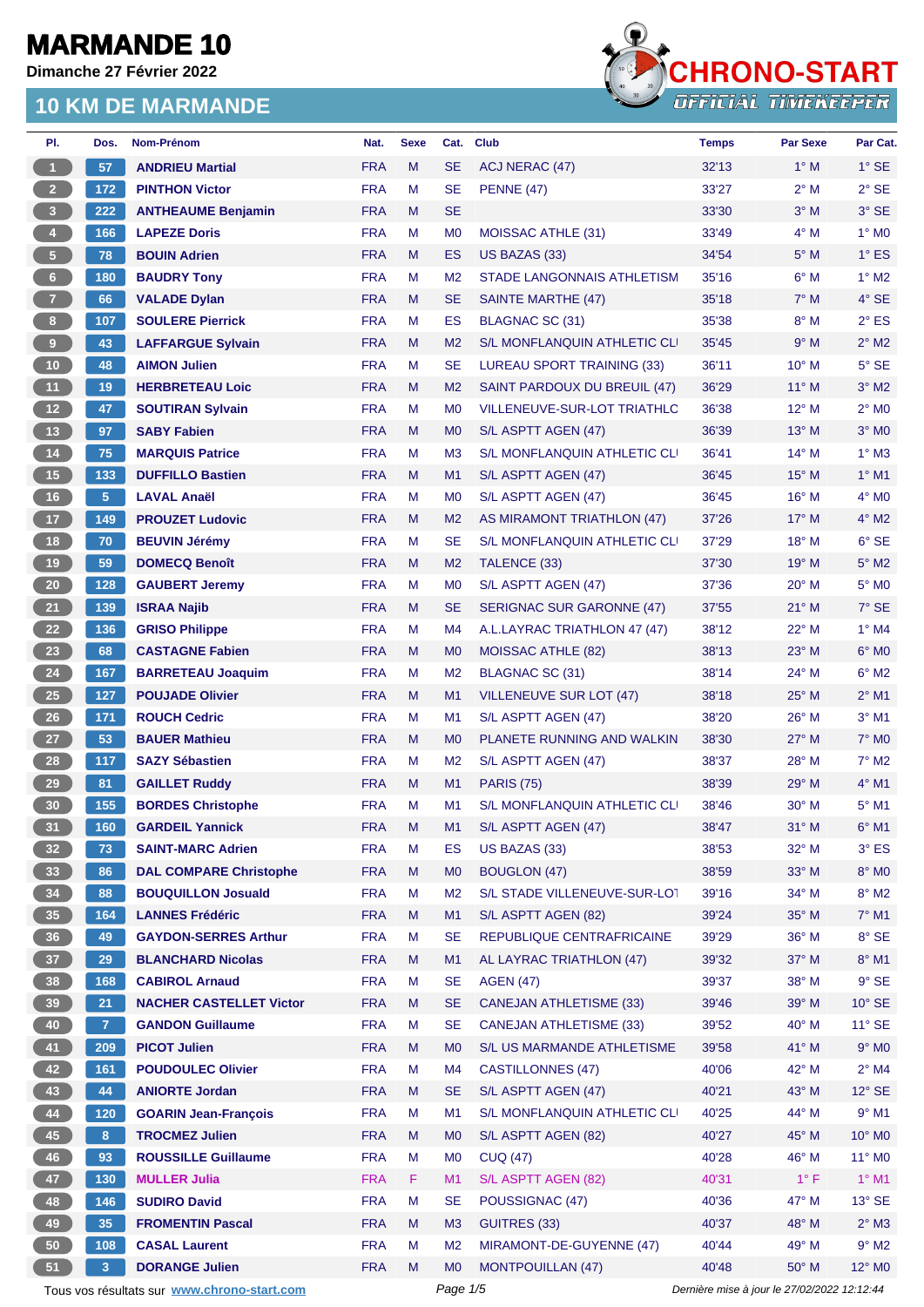**Dimanche 27 Février 2022**



| PI.             | Dos.                 | Nom-Prénom                                  | Nat.       | <b>Sexe</b> | Cat.           | <b>Club</b>                         | <b>Temps</b>                                | <b>Par Sexe</b> | Par Cat.                 |
|-----------------|----------------------|---------------------------------------------|------------|-------------|----------------|-------------------------------------|---------------------------------------------|-----------------|--------------------------|
| 52              | $\blacktriangleleft$ | <b>JIMENEZ Philippe</b>                     | <b>FRA</b> | M           | M <sub>0</sub> | PINEL HAUTERIVE (47)                | 40'52                                       | 51° M           | $13^\circ$ MO            |
| 53              | 189                  | <b>COSTES Jean-Pierre</b>                   | <b>FRA</b> | м           | M <sub>3</sub> | S/L MONFLANQUIN ATHLETIC CLI        | 40'59                                       | $52^{\circ}$ M  | $3^\circ$ M3             |
| 54              | 33                   | <b>FUMEY Marie</b>                          | <b>FRA</b> | F.          | <b>SE</b>      | LOUPIAC (33)                        | 41'05                                       | $2^{\circ}$ F   | $1^\circ$ SE             |
| 55              | 119                  | <b>BROOKS Richard</b>                       | <b>FRA</b> | M           | M4             | <b>AGEN (47)</b>                    | 41'05                                       | 53° M           | $3°$ M4                  |
| 56              | 38                   | <b>LARRIVIERE Julien</b>                    | <b>FRA</b> | M           | <b>SE</b>      | <b>S/L US MARMANDE ATHLETISME</b>   | 41'13                                       | 54° M           | $14^{\circ}$ SE          |
| 57              | 102                  | <b>LEBRUN Laurent</b>                       | <b>FRA</b> | M           | M <sub>2</sub> | S/L SU AGEN (47)                    | 41'15                                       | 55° M           | $10^{\circ}$ M2          |
| 58              | 176                  | <b>FOURCAUD Francis</b>                     | <b>FRA</b> | M           | M4             | S/L SU AGEN (47)                    | 41'24                                       | $56^{\circ}$ M  | $4^\circ$ M4             |
| 59              | 226                  | <b>DA COSTA VALE Hélène</b>                 | <b>FRA</b> | F.          | M <sub>3</sub> | <b>BERGERAC ATHLETIC CLUB</b>       | 41'35                                       | 3° F            | $1^\circ$ M3             |
| 60              | 9 <sup>°</sup>       | <b>PELERIN Luca</b>                         | <b>FRA</b> | M           | <b>SE</b>      | MARMANDE (47)                       | 41'44                                       | $57^\circ$ M    | $15^\circ$ SE            |
| 61              | 87                   | <b>LAFAURIE Christian</b>                   | <b>FRA</b> | M           | M <sub>5</sub> | S/L BERGERAC ATHLETIQUE CLL         | 41'44                                       | 58° M           | $1^\circ$ M <sub>5</sub> |
| 62              | 218                  | <b>FOURNIE Rémy</b>                         | <b>FRA</b> | M           | M <sub>2</sub> |                                     | 41'44                                       | 59° M           | 11° M2                   |
| 63              | 134                  | <b>GWANGO Pierre</b>                        | <b>FRA</b> | M           | M1             | VIRELADE (33)                       | 41'58                                       | $60^{\circ}$ M  | $10^{\circ}$ M1          |
| 64              | 111                  | <b>PRUVOST Fabien</b>                       | <b>FRA</b> | M           | M1             | <b>S/L ELAN GIRONDAIS ATHLETISM</b> | 42'03                                       | $61^\circ$ M    | $11^{\circ}$ M1          |
| 65              | 213                  | <b>COLETTI Ludovic</b>                      | <b>FRA</b> | М           | M <sub>2</sub> | LA REOLE                            | 42'05                                       | $62^{\circ}$ M  | 12° M2                   |
| 66              | 116                  | <b>HERVE Mathieu</b>                        | <b>FRA</b> | M           | M <sub>0</sub> | <b>CASTILLONNES (47)</b>            | 42'19                                       | $63^\circ$ M    | 14° M0                   |
| 67              | 204                  | <b>UZES Daniel</b>                          | <b>FRA</b> | м           | <b>SE</b>      |                                     | 42'21                                       | 64° M           | $16°$ SE                 |
| 68              | 115                  | <b>BRIANTAIS Thierry</b>                    | <b>FRA</b> | M           | M <sub>2</sub> | MARMANDE (47)                       | 42'29                                       | 65° M           | 13° M2                   |
| 69              | 96                   | <b>MULA Kévin</b>                           | <b>FRA</b> | М           | M1             | S/L STADE VILLENEUVE-SUR-LOT        | 42'37                                       | $66^{\circ}$ M  | $12^{\circ}$ M1          |
| 70              | 147                  | <b>COMBLON Adélaïde</b>                     | <b>FRA</b> | F.          | M <sub>0</sub> | CAMBES (47)                         | 42'50                                       | $4^{\circ}$ F   | 1° MO                    |
| 71              | 169                  | <b>ROUSTIT Damien</b>                       | <b>FRA</b> | M           | M <sub>1</sub> | <b>MOISSAC ATHLE (82)</b>           | 42'52                                       | $67^\circ$ M    | $13^{\circ}$ M1          |
| 72              | 65                   | <b>DEVIERS Carole</b>                       | <b>FRA</b> | F.          | M <sub>2</sub> | S/L SU AGEN (47)                    | 42'54                                       | $5^{\circ}$ F   | $1^\circ$ M2             |
| 73              | 124                  | <b>JANOT Bernard</b>                        | <b>FRA</b> | М           | M <sub>6</sub> | <b>ASPTT BERGERAC (24)</b>          | 42'57                                       | 68° M           | $1^\circ$ M6             |
| 74              | 192                  | <b>MARADENE Bruno</b>                       | <b>FRA</b> | M           | M1             | US TALENCE* (33)                    | 42'58                                       | $69^\circ$ M    | $14^{\circ}$ M1          |
| $75\,$          | 143                  | <b>MOREL Julien</b>                         | <b>FRA</b> | м           | M <sub>0</sub> | <b>CASTELNAU SUR GUPIE (47)</b>     | 43'09                                       | $70^{\circ}$ M  | $15^{\circ}$ MO          |
| 76              | 10 <sub>1</sub>      | <b>FOULOU David</b>                         | <b>FRA</b> | M           | M <sub>2</sub> | S/L US MARMANDE ATHLETISME          | 43'17                                       | $71^\circ$ M    | 14° M2                   |
| 77              | 54                   | <b>PFEIFFER Benoit</b>                      | <b>FRA</b> | M           | M <sub>2</sub> | S/L US MARMANDE ATHLETISME          | 43'17                                       | 72° M           | $15^{\circ}$ M2          |
| 78              | 200                  | <b>LARRIEU Laurent</b>                      | <b>FRA</b> | M           | M <sub>4</sub> | <b>CC THELLE</b>                    | 43'20                                       | $73^\circ$ M    | 5° M4                    |
| 79              | 52                   | <b>SAUNIÉ Loïc</b>                          | <b>FRA</b> | М           | M <sub>3</sub> | <b>BORDEAUX ATHLE* (33)</b>         | 43'27                                       | 74° M           | 4° M3                    |
| 80              | 85                   | <b>DENAULES Benoît</b>                      | <b>FRA</b> | M           | <b>SE</b>      | <b>LOUCANICROSS (47)</b>            | 44'09                                       | $75^\circ$ M    | $17^\circ$ SE            |
| 81              | 157                  | <b>JOUANNO Laure</b>                        | <b>FRA</b> | F           | M <sub>0</sub> | S/L ASPTT AGEN (47)                 | 44'16                                       | $6^{\circ}$ F   | $2^{\circ}$ MO           |
| 82)             | 67                   | <b>ROUILLERIS Ludovic</b>                   | <b>FRA</b> | M           | <b>SE</b>      | FAUILLET (47)                       | 44'19                                       | 76° M           | 18° SE                   |
| 83              | 220                  | <b>BOURY Michel</b>                         | <b>FRA</b> | M           | M3             |                                     | 44'32                                       | 77° M           | $5^\circ$ M3             |
| 84              | 30                   | <b>DESCHAMPS Roland</b>                     | <b>FRA</b> | M           | M4             | S/L US MARMANDE ATHLETISME          | 44'33                                       | 78° M           | $6^\circ$ M4             |
| 85              | $131$                | <b>USTULIN Elian</b>                        | <b>FRA</b> | М           | <b>SE</b>      | <b>CASTELMORON SUR LOT (47)</b>     | 44'42                                       | 79° M           | 19° SE                   |
| 86              | 165                  | <b>LOPES Philippe</b>                       | <b>FRA</b> | M           | M <sub>3</sub> | GABARRET (40)                       | 45'01                                       | 80° M           | $6^\circ$ M3             |
| 87              | $112$                | <b>GIGAN Anthony</b>                        | <b>FRA</b> | M           | <b>SE</b>      | <b>SAINT MARTIN PETIT (47)</b>      | 45'02                                       | 81° M           | $20^\circ$ SE            |
| 88              | 216                  | <b>MAILLET Laura</b>                        | <b>FRA</b> | F.          | <b>SE</b>      | <b>AC REOLAIS</b>                   | 45'19                                       | $7^\circ$ F     | $2^{\circ}$ SE           |
| 89              | 188                  | <b>LAJUS Thierry</b>                        | <b>FRA</b> | М           | M <sub>3</sub> | PARLEBOSCQ (40)                     | 45'20                                       | 82° M           | $7^\circ$ M3             |
| 90 <sub>o</sub> | 198                  | <b>GUERRA Guillaume</b>                     | <b>FRA</b> | M           | M <sub>2</sub> | S/L BERGERAC ATHLETIQUE CLL         | 45'25                                       | 83° M           | 16° M2                   |
| 91              | $144$                | <b>PLANTION Pierre</b>                      | <b>FRA</b> | М           | <b>SE</b>      | LE MAS D'AGENAIS (47)               | 45'47                                       | 84° M           | $21^\circ$ SE            |
| 92              | 46                   | <b>LABRUNIE Jean-Luc</b>                    | <b>FRA</b> | M           | M <sub>3</sub> | BRUGES (33)                         | 45'50                                       | 85° M           | $8^\circ$ M3             |
| 93              | 211                  | <b>BOURDIC Gwenael</b>                      | <b>FRA</b> | M           | M <sub>1</sub> |                                     | 45'59                                       | 86° M           | $15^{\circ}$ M1          |
| 94              | 110                  | <b>DEAUZE Philippe</b>                      | <b>FRA</b> | M           | M <sub>3</sub> | GOLFECH (82)                        | 46'10                                       | 87° M           | $9^\circ$ M3             |
| 95              | 89                   | <b>BERTELLE Ghislaine</b>                   | <b>FRA</b> | F.          | M4             | <b>SAINTE BAZEILLE (47)</b>         | 46'22                                       | $8^{\circ}$ F   | $1^\circ$ M4             |
| 96              | 84                   | <b>BOUDEY Kevin</b>                         | <b>FRA</b> | M           | <b>SE</b>      | MARMANDE (47)                       | 46'25                                       | 88° M           | 22° SE                   |
| 97              | 183                  | <b>INESTA Alain</b>                         | <b>FRA</b> | М           | M <sub>2</sub> | SAINT-PARDON DE CONQUES (3)         | 46'29                                       | 89° M           | $17^\circ$ M2            |
| 98              | 92                   | <b>TOUCHEFEU Marie Laure</b>                | <b>FRA</b> | F.          | M1             | <b>STADE VILLENEUVOIS (47)</b>      | 46'34                                       | $9^{\circ}$ F   | $2^{\circ}$ M1           |
| 99              | 141                  | <b>BERTIN Maëlle</b>                        | <b>FRA</b> | F           | <b>SE</b>      | S/L CLUB ATHLETIQUE BOE BON-        | 46'36                                       | $10^{\circ}$ F  | $3°$ SE                  |
| $100$           | 98                   | <b>CARO Stephane</b>                        | <b>FRA</b> | M           | M <sub>3</sub> | <b>SAINT ASTIER (24)</b>            | 46'54                                       | $90^\circ$ M    | $10^{\circ}$ M3          |
| $101$           | 51                   | <b>MONGUILLOT Rémi</b>                      | <b>FRA</b> | М           | M <sub>0</sub> | TC BEYSSAC-VIRAZEIL (47)            | 47'00                                       | $91^\circ$ M    | 16° M0                   |
| $102$           | 197                  | <b>BERNARD John</b>                         | <b>FRA</b> | M           | <b>SE</b>      | <b>MOTO CLUB MARMANDAIS (47)</b>    | 47'06                                       | $92^\circ$ M    | 23° SE                   |
|                 |                      | Tous vos résultats sur www.chrono-start.com |            |             | Page 2/5       |                                     | Dernière mise à jour le 27/02/2022 12:12:44 |                 |                          |
|                 |                      |                                             |            |             |                |                                     |                                             |                 |                          |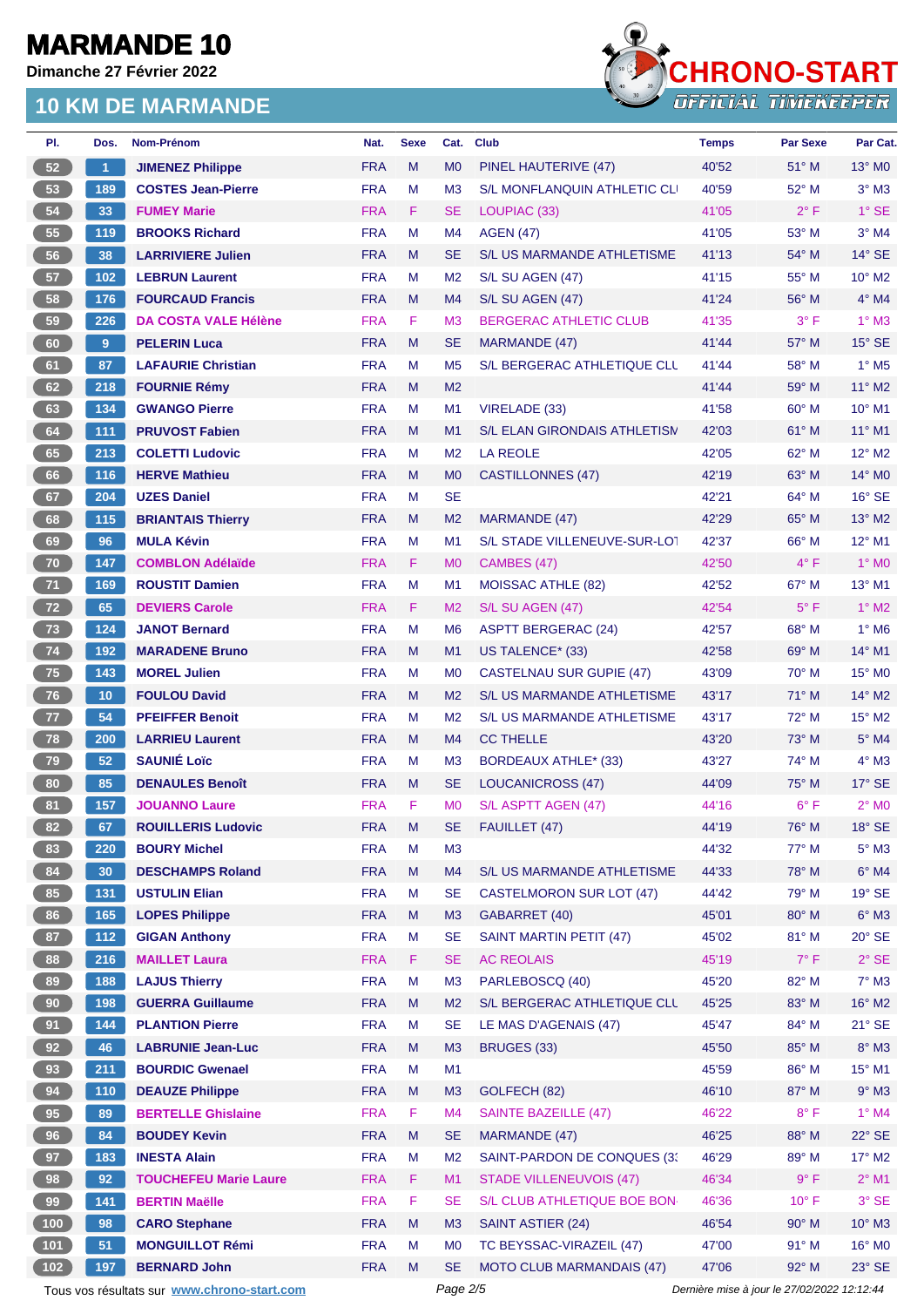**Dimanche 27 Février 2022**



| PI.                                           | Dos.           | Nom-Prénom                                  | Nat.       | <b>Sexe</b> |                | Cat. Club                                       | <b>Temps</b>                                | <b>Par Sexe</b> | Par Cat.                   |
|-----------------------------------------------|----------------|---------------------------------------------|------------|-------------|----------------|-------------------------------------------------|---------------------------------------------|-----------------|----------------------------|
| 103                                           | 207            | <b>DUBAN Thomas</b>                         | <b>FRA</b> | M           | <b>SE</b>      |                                                 | 47'09                                       | $93^\circ$ M    | $24^{\circ}$ SE            |
| 104                                           | 175            | <b>GUITON Sebastien</b>                     | <b>FRA</b> | M           | M <sub>3</sub> | <b>TONNEINS (47)</b>                            | 47'09                                       | $94^{\circ}$ M  | $11^{\circ}$ M3            |
| 105                                           | 145            | <b>DUTRUCH Bernard</b>                      | <b>FRA</b> | M           | M <sub>6</sub> | TALENCE (33)                                    | 47'13                                       | 95° M           | $2^{\circ}$ M6             |
| 106                                           | 61             | <b>DEMEAUX Gilles</b>                       | <b>FRA</b> | M           | M <sub>6</sub> | <b>FOURQUES SUR GARONNE (47)</b>                | 47'19                                       | $96^{\circ}$ M  | $3°$ M <sub>6</sub>        |
| $107$                                         | 196            | <b>LIBERSAT Thierry</b>                     | <b>FRA</b> | M           | M4             | TONNEINS (47)                                   | 47'21                                       | $97^\circ$ M    | $7°$ M4                    |
| 108                                           | 186            | <b>CLAVERIE Yoan</b>                        | <b>FRA</b> | M           | <b>SE</b>      | <b>BEAUPUY (47)</b>                             | 47'24                                       | $98^\circ$ M    | $25^\circ$ SE              |
| 109                                           | 152            | <b>LABATAILLE Numa</b>                      | <b>FRA</b> | M           | M1             | S/L US MARMANDE ATHLETISME                      | 47'26                                       | $99^\circ$ M    | 16° M1                     |
| 110                                           | 156            | <b>MIAILHE Pascale</b>                      | <b>FRA</b> | F           | M <sub>3</sub> | <b>S/L MONFLANQUIN ATHLETIC CLI</b>             | 47'34                                       | $11^{\circ}$ F  | $2^{\circ}$ M3             |
| (111)                                         | 219            | <b>NETTO Didier</b>                         | <b>FRA</b> | M           | M <sub>2</sub> |                                                 | 47'40                                       | $100^\circ$ M   | $18^\circ$ M2              |
| $\boxed{112}$                                 | 100            | <b>BITAUDEAU Eric</b>                       | <b>FRA</b> | M           | M4             | PAILLET (33)                                    | 47'52                                       | 101° M          | $8^\circ$ M4               |
| $\begin{bmatrix} 113 \end{bmatrix}$           | 76             | <b>RAMPILLOU Pascale</b>                    | <b>FRA</b> | F           | M <sub>2</sub> | <b>S/L MONFLANQUIN ATHLETIC CLI</b>             | 48'00                                       | $12^{\circ}$ F  | $2^{\circ}$ M2             |
| $114$                                         | 191            | <b>TOUMEYRAGUES Alexis</b>                  | <b>FRA</b> | M           | <b>SE</b>      | <b>MONTPOUILLAN (47)</b>                        | 48'02                                       | 102° M          | $26^\circ$ SE              |
| (115)                                         | 6              | <b>MASCLANIS Antoine</b>                    | <b>FRA</b> | M           | <b>SE</b>      | <b>GONTAUD DE NOGARET (47)</b>                  | 48'12                                       | $103^\circ$ M   | 27° SE                     |
| $116$                                         | 77             | <b>DOUAILIN Laurent</b>                     | <b>FRA</b> | M           | M4             | <b>SU AGEN TRIATHLON (47)</b>                   | 48'15                                       | $104^\circ$ M   | $9°$ M4                    |
| $117$                                         | 158            | <b>BOULIN Emilie</b>                        | <b>FRA</b> | F.          | <b>SE</b>      | <b>SAINT LAURENT DU PLAN (33)</b>               | 48'17                                       | $13^{\circ}$ F  | $4^\circ$ SE               |
| $\boxed{118}$                                 | 36             | <b>GALLO Emmanuel</b>                       | <b>FRA</b> | M           | M <sub>3</sub> | S/L US MARMANDE ATHLETISME                      | 48'22                                       | $105^\circ$ M   | $12^{\circ}$ M3            |
| (119                                          | 24             | <b>LE NEEN Thierry</b>                      | <b>FRA</b> | M           | M4             | <b>CASTELSARRASIN (82)</b>                      | 48'23                                       | $106^\circ$ M   | $10^{\circ}$ M4            |
| 120                                           | 95             | <b>CONQUAND Pierre</b>                      | <b>FRA</b> | M           | <b>SE</b>      | <b>BORDEAUX (33)</b>                            | 48'26                                       | $107^\circ$ M   | $28^\circ$ SE              |
| $121$                                         | 39             | <b>VIGNEAU Damien</b>                       | <b>FRA</b> | M           | <b>SE</b>      | <b>COCUMONT (47)</b>                            | 48'36                                       | $108^\circ$ M   | 29° SE                     |
| 122                                           | 72             | <b>SUAREZ Guy</b>                           | <b>FRA</b> | M           | M7             | AC GIGOUZAC SAINT GERMAIN (                     | 48'44                                       | $109^\circ$ M   | $1^\circ$ M7               |
| $123$                                         | 41             | <b>DELOUPE Lauanne</b>                      | <b>FRA</b> | F           | <b>SE</b>      | BRUGES (33)                                     | 48'47                                       | $14^{\circ}$ F  | $5^\circ$ SE               |
| 124                                           | 11             | <b>FOULOU Patricia</b>                      | <b>FRA</b> | F           | M <sub>2</sub> | <b>S/L US MARMANDE ATHLETISME</b>               | 48'48                                       | $15^{\circ}$ F  | $3°$ M2                    |
| 125                                           | 184            | <b>ARPOULET Benoît</b>                      | <b>FRA</b> | M           | M1             | <b>BEAUPUY (47)</b>                             | 49'00                                       | $110^{\circ}$ M | $17^\circ$ M1              |
| $126$                                         | 105            | <b>GACHET Daniel</b>                        | <b>FRA</b> | M           | M <sub>6</sub> | STE BAZEILLE (47)                               | 49'03                                       | $111^\circ$ M   | $4^\circ$ M6               |
| $127$                                         | 20             | <b>THUAULT Pascal</b>                       | <b>FRA</b> | M           | M <sub>5</sub> | TALENCE (33)                                    | 49'04                                       | $112^{\circ}$ M | $2^{\circ}$ M <sub>5</sub> |
| 128                                           | 60             | <b>HERNANDEZ Thierry</b>                    | <b>FRA</b> | M           | M <sub>3</sub> | LIBOURNE (33)                                   | 49'05                                       | $113^\circ$ M   | $13^\circ$ M3              |
| 129                                           | 12             | <b>BRUSSON Adrien</b>                       | <b>FRA</b> | M           | M <sub>0</sub> | MARMANDE (47)                                   | 49'19                                       | $114^\circ$ M   | $17^\circ$ MO              |
| $130$                                         | 113            | <b>BRUSSON Rémi</b>                         | <b>FRA</b> | M           | <b>SE</b>      |                                                 |                                             | $115^\circ$ M   | $30^\circ$ SE              |
| 131                                           | 69             | <b>PAGNOUX Teddy</b>                        | <b>FRA</b> | M           | M <sub>2</sub> | MARMANDE (47)<br><b>GONTAUD DE NOGARET (47)</b> | 49'19<br>49'19                              | $116^\circ$ M   | 19° M2                     |
| 132                                           | 40             |                                             | <b>FRA</b> | M           | M <sub>3</sub> | <b>S/L US MARMANDE ATHLETISME</b>               | 49'48                                       | $117^\circ$ M   | $14^{\circ}$ M3            |
|                                               |                | <b>PINCON Laurent</b>                       |            |             |                |                                                 |                                             | 118° M          |                            |
| (133)                                         | 132            | <b>DELPEYROU Jean-Baptiste</b>              | <b>FRA</b> | M           | M <sub>6</sub> | S/L MONFLANQUIN ATHLETIC CLI                    | 49'51                                       |                 | $5^\circ$ M6               |
| 134                                           | 122            | <b>ABONDIO Vincent</b>                      | <b>FRA</b> | M           | M <sub>0</sub> | LA REUNION (47)                                 | 50'01                                       | $119°$ M        | 18° MO                     |
| $135$                                         | 16             | <b>GUERIN Cyrille</b>                       | <b>FRA</b> | M           | M1             | <b>CASTELCULIER (47)</b>                        | 50'02                                       | 120° M          | 18° M1                     |
| $136$                                         | 173            | <b>ROUSSEAU Alexandra</b>                   | <b>FRA</b> | F           | M1             | <b>ATHLETIQUE CLUB REOLAIS (33)</b>             | 50'03                                       | $16^{\circ}$ F  | $3°$ M1                    |
| (137)                                         | 137            | <b>HILPRON Xavier</b>                       | <b>FRA</b> | M           | M <sub>2</sub> | CERONS (33)                                     | 50'05                                       | 121° M          | $20^\circ$ M2              |
| $138$                                         | 14             | <b>GARCON Yannick</b>                       | <b>FRA</b> | M           | M <sub>3</sub> | <b>HOUEILLES (47)</b>                           | 50'12                                       | 122° M          | $15^{\circ}$ M3            |
| 139                                           | 151            | <b>DURANTEAU Remy</b>                       | <b>FRA</b> | M           | M <sub>0</sub> | <b>VILLENAVE D'ORNON (33)</b>                   | 50'16                                       | 123° M          | 19° M <sub>0</sub>         |
| 140                                           | 227            | <b>DESSORT Hélène</b>                       | <b>FRA</b> | F           | <b>SE</b>      |                                                 | 50'17                                       | $17^{\circ}$ F  | $6^{\circ}$ SE             |
| $\begin{array}{c} \boxed{141} \end{array}$    | 217            | <b>JASSE Jean Pierre</b>                    | <b>FRA</b> | M           | M7             | <b>US TONNEINS</b>                              | 50'27                                       | 124° M          | $2^{\circ}$ M7             |
| $142$                                         | $123$          | <b>MAURIN David</b>                         | <b>FRA</b> | M           | M <sub>3</sub> | PAILLOLES (47)                                  | 50'42                                       | 125° M          | $16^{\circ}$ M3            |
| $143$                                         | 228            | <b>DENAULES Bernard</b>                     | <b>FRA</b> | M           | M <sub>6</sub> |                                                 | 50'46                                       | 126° M          | $6^\circ$ M6               |
| $\begin{array}{c} \hline 144 \end{array}$     | 153            | <b>DELPECH Mathieu</b>                      | <b>FRA</b> | M           | <b>SE</b>      | <b>VILLENEUVE SUR LOT (47)</b>                  | 50'48                                       | $127^\circ$ M   | 31° SE                     |
| $\begin{array}{c} \boxed{145} \\ \end{array}$ | 154            | <b>BEYRE Romane</b>                         | <b>FRA</b> | F           | <b>SE</b>      | <b>VILLENEUVE SUR LOT (47)</b>                  | 50'49                                       | $18^{\circ}$ F  | 7° SE                      |
| 146                                           | 83             | <b>PRIVE Gaelle</b>                         | <b>FRA</b> | F           | M <sub>2</sub> | <b>VILLENEUVE SUR LOT TRIATHLO</b>              | 50'54                                       | $19°$ F         | $4^\circ$ M2               |
| $147$                                         | 212            | <b>MOESSARD Thomas</b>                      | <b>FRA</b> | M           | <b>SE</b>      | <b>LAYRAC TRIATHLON</b>                         | 50'56                                       | 128° M          | 32° SE                     |
| 148                                           | 2 <sup>7</sup> | <b>GUGLIELMONE Christine</b>                | <b>FRA</b> | F           | M1             | S/L US MARMANDE ATHLETISME                      | 51'07                                       | $20^{\circ}$ F  | $4^\circ$ M1               |
| (149)                                         | 17             | <b>GUILLET Veronique</b>                    | <b>FRA</b> | F           | M <sub>3</sub> | S/L STADE VILLENEUVE-SUR-LOT                    | 51'28                                       | 21° F           | $3°$ M $3$                 |
| 150                                           | 34             | <b>FROMENTIN Marianne</b>                   | <b>FRA</b> | F           | M <sub>2</sub> | <b>GUITRES (33)</b>                             | 51'49                                       | $22^{\circ}$ F  | $5^\circ$ M2               |
| $151$                                         | 190            | <b>FAYEL Bruno</b>                          | <b>FRA</b> | M           | M <sub>0</sub> | CASTELJALOUX (47)                               | 52'21                                       | $129^\circ$ M   | 20° M0                     |
| $\boxed{152}$                                 | 26             | <b>CARPENTIER Benjamin</b>                  | <b>FRA</b> | M           | M <sub>0</sub> | SAMAZAN (47)                                    | 52'43                                       | $130^\circ$ M   | 21° MO                     |
| (153)                                         | 50             | <b>WOLSTENHOLME Jill</b>                    | <b>FRA</b> | F           | M4             | <b>LOUBES BERNAC (47)</b>                       | 52'46                                       | $23^{\circ}$ F  | $2^{\circ}$ M4             |
|                                               |                | Tous vos résultats sur www.chrono-start.com |            |             | Page 3/5       |                                                 | Dernière mise à jour le 27/02/2022 12:12:44 |                 |                            |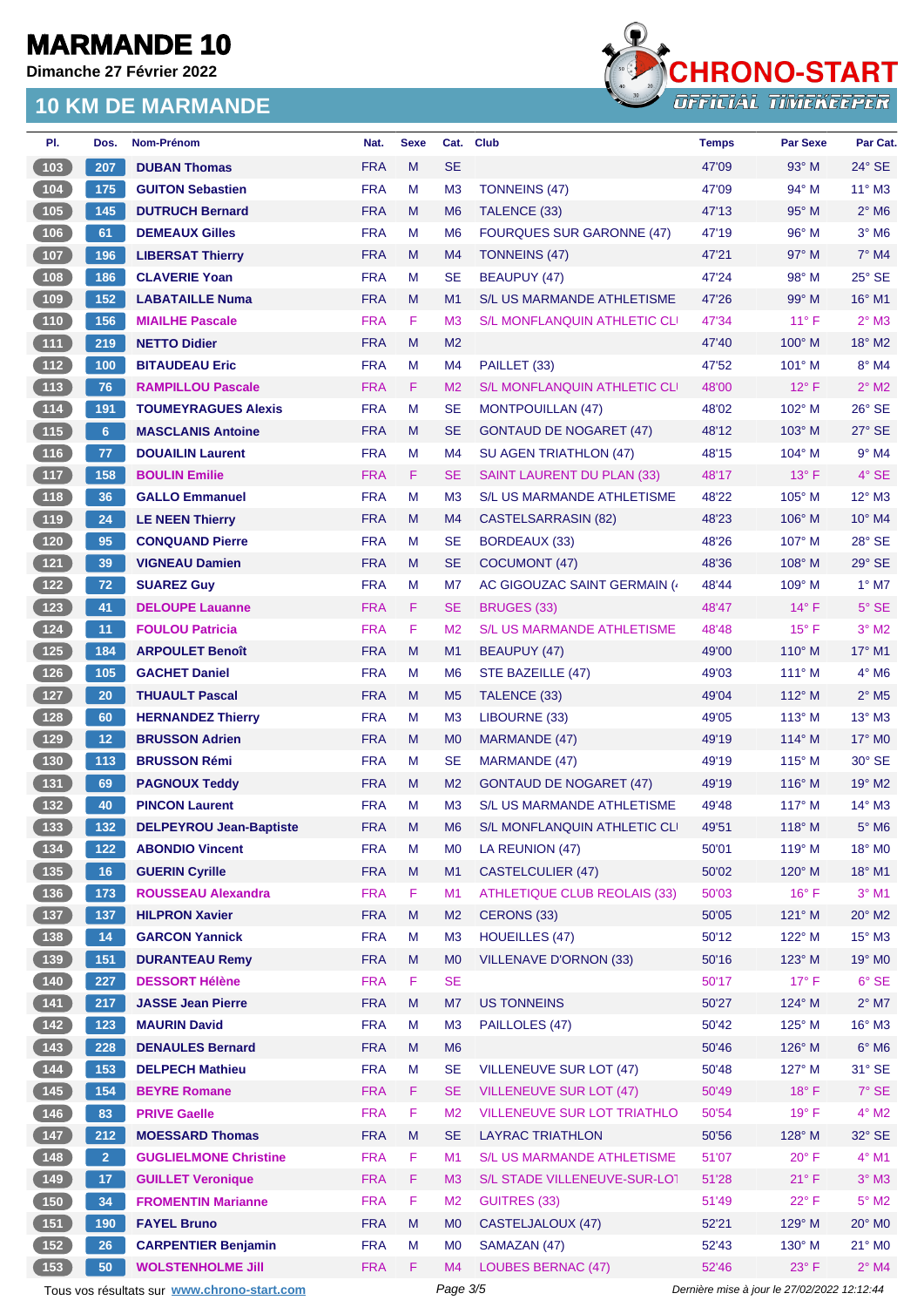**Dimanche 27 Février 2022**

### **10 KM DE MARMANDE**



| PI.                | Dos.            | Nom-Prénom                     | Nat.       | <b>Sexe</b> | Cat.           | <b>Club</b>                        | <b>Temps</b> | <b>Par Sexe</b> | Par Cat.                 |
|--------------------|-----------------|--------------------------------|------------|-------------|----------------|------------------------------------|--------------|-----------------|--------------------------|
| 154                | 194             | <b>BOHIGAS Bertrand</b>        | <b>FRA</b> | M           | <b>SE</b>      | LA REOLE (33)                      | 52'53        | $131^\circ$ M   | $33^\circ$ SE            |
| 155                | 121             | <b>MARTY Jean-Noel</b>         | <b>FRA</b> | M           | M <sub>2</sub> | S/L BERGERAC ATHLETIQUE CLL        | 52'59        | $132^\circ$ M   | $21^\circ$ M2            |
| 156                | 90              | <b>LEVEILLE Lionel</b>         | <b>FRA</b> | M           | M <sub>2</sub> | LA BREDE (33)                      | 53'18        | $133^\circ$ M   | 22° M2                   |
| 157                | 221             | <b>FABRE Christophe</b>        | <b>FRA</b> | M           | M4             |                                    | 53'22        | $134^\circ$ M   | 11° M4                   |
| 158                | 162             | <b>MOMBRUN Romain</b>          | <b>FRA</b> | M           | <b>SE</b>      | <b>TONNEINS (47)</b>               | 53'41        | $135^\circ$ M   | 34° SE                   |
| 159                | 205             | <b>LAMOTHE Patrick</b>         | <b>FRA</b> | M           | M <sub>6</sub> | <b>S/L US MARMANDE ATHLETISME</b>  | 53'56        | 136° M          | $7^\circ$ M <sub>6</sub> |
| 160                | 210             | <b>PREVOT Simon</b>            | <b>FRA</b> | M           | M7             | <b>S/L US MARMANDE ATHLETISME</b>  | 53'57        | $137^\circ$ M   | $3°$ M7                  |
| 161                | 64              | <b>LE CARVENNEC Roland</b>     | <b>FRA</b> | M           | M7             | S/L US MARMANDE ATHLETISME         | 54'12        | 138° M          | $4^{\circ}$ M7           |
| $\boxed{162}$      | 42              | <b>JOLLIS Camille</b>          | <b>FRA</b> | F.          | <b>SE</b>      | <b>MIRAMONT DE GUYENNE (47)</b>    | 54'14        | $24^{\circ}$ F  | 8° SE                    |
| 163                | 177             | <b>DELEPINE Fabien</b>         | <b>FRA</b> | M           | <b>SE</b>      | PARENTIS EN BORN (40)              | 54'14        | 139° M          | 35° SE                   |
| 164                | 215             | <b>CHARLOU Fabien</b>          | <b>FRA</b> | M           | M <sub>0</sub> |                                    | 54'42        | $140^\circ$ M   | 22° M0                   |
| 165                | 62              | <b>ROUX Claude</b>             | <b>FRA</b> | М           | M4             | BEGLES (33)                        | 54'50        | $141^\circ$ M   | 12° M4                   |
| 166                | $104$           | <b>RIBES Marta</b>             | <b>ESP</b> | F.          | SE             | <b>BARCELONA (08)</b>              | 54'52        | $25^{\circ}$ F  | 9° SE                    |
| 167                | 55              | <b>SARRAZIN Laurence</b>       | <b>FRA</b> | F           | M <sub>3</sub> | <b>TRIATHLON VILLENEUVE SUR LC</b> | 55'04        | $26^{\circ}$ F  | $4^\circ$ M3             |
| 168                | 74              | <b>RIBOWSKY Estele</b>         | <b>FRA</b> | F.          | M <sub>2</sub> | US TALENCE* (33)                   | 55'14        | $27^\circ$ F    | $6^\circ$ M2             |
| 169                | 99              | <b>GREGOIRE Joelle</b>         | <b>FRA</b> | F           | M1             | S/L SU AGEN (47)                   | 55'23        | 28°F            | $5^\circ$ M1             |
| 170                | 28              | <b>DURRIEU Stéphanie</b>       | <b>FRA</b> | F.          | M <sub>0</sub> | LE TEICH (33)                      | 55'24        | $29°$ F         | $3°$ MO                  |
| 171                | 106             | <b>JANSSOONE David</b>         | <b>FRA</b> | м           | M <sub>1</sub> | AL LAYRAC TRIATHLON (47)           | 55'26        | $142^\circ$ M   | 19° M1                   |
| $172$              | 163             | <b>PROUZET Charlotte</b>       | <b>FRA</b> | F.          | <b>JU</b>      | <b>PUYSSERAMPION (47)</b>          | 55'27        | 30° F           | $1^\circ$ JU             |
| 173                | 174             | <b>TOMBOLATO Fanny</b>         | <b>FRA</b> | F.          | <b>SE</b>      | S/L SU AGEN (47)                   | 55'29        | 31° F           | $10^{\circ}$ SE          |
| 174                | 82              | <b>FAUCHER Benoit</b>          | <b>FRA</b> | M           | M <sub>2</sub> | <b>VILLENEUVE SUR LOT TRIATHLO</b> | 55'30        | $143^\circ$ M   | $23^\circ$ M2            |
| $\left[175\right]$ | 56              | <b>EBEYER Jean Baptiste</b>    | <b>FRA</b> | М           | M4             | <b>TRIATHLON VILLENEUVOIS (47)</b> | 55'30        | $144^\circ$ M   | 13° M4                   |
| 176                | 71              | <b>FRANCIS Stéphane</b>        | <b>FRA</b> | M           | M <sub>3</sub> | MARMANDE (47)                      | 55'32        | $145^\circ$ M   | $17^\circ$ M3            |
| 177                | 45              | <b>HÉMON Regis</b>             | <b>FRA</b> | М           | M <sub>3</sub> | <b>MARMANDE (47)</b>               | 55'35        | 146° M          | 18° M3                   |
| $178$              | 58              | <b>ANTONIOL Beatrice</b>       | <b>FRA</b> | F.          | M <sub>2</sub> | <b>S/L US MARMANDE ATHLETISME</b>  | 55'38        | $32^{\circ}$ F  | $7^\circ$ M2             |
| 179                | 208             | <b>GAMBA Patrice</b>           | <b>FRA</b> | M           | M <sub>0</sub> |                                    | 55'53        | 147° M          | 23° MO                   |
| 180                | 148             | <b>ARNAUD Elodie</b>           | <b>FRA</b> | F.          | JU             | LAVERGNE (47)                      | 56'06        | $33^\circ$ F    | $2°$ JU                  |
| 181                | 225             | <b>TOMIET-BOUSQUET Pierre</b>  | <b>FRA</b> | M           | M <sub>0</sub> |                                    | 56'20        | 148° M          | 24° MO                   |
| 182                | 37              | <b>CARRIÉ Méghan</b>           | <b>FRA</b> | F.          | <b>SE</b>      | <b>HBC MARMANDAIS (47)</b>         | 56'33        | $34^\circ$ F    | $11^\circ$ SE            |
| 183                | 201             | <b>THOMAS Mailys</b>           | <b>FRA</b> | F           | <b>SE</b>      |                                    | 56'51        | $35^{\circ}$ F  | $12^{\circ}$ SE          |
| $\boxed{184}$      | 109             | <b>BOURREE Patrick</b>         | <b>FRA</b> | ${\sf M}$   |                | M8 GENSAC (33)                     | 56'59        | 149° M          | $1^\circ$ M8             |
| 185                | 230             | <b>DOUCET Manon</b>            | <b>FRA</b> | F           | <b>SE</b>      |                                    | 57'04        | $36^{\circ}$ F  | $13^\circ$ SE            |
| 186                | 229             | <b>CATHALOT Laura</b>          | <b>FRA</b> | F           | <b>SE</b>      |                                    | 57'04        | 37° F           | $14^\circ$ SE            |
| 187                | 199             | <b>LARRIEU Aude</b>            | <b>FRA</b> | F           | M3             | <b>CC THELLE</b>                   | 57'09        | 38° F           | $5^\circ$ M3             |
| 188                | 178             | <b>POUJADE Camille</b>         | <b>FRA</b> | F           | <b>SE</b>      | S/L ASPTT AGEN (47)                | 57'12        | 39° F           | $15^\circ$ SE            |
| 189                | 103             | <b>MEDAN Jean-Pierre</b>       | <b>FRA</b> | М           | M <sub>6</sub> | CA BALMA (31)                      | 57'16        | 150° M          | $8^\circ$ M6             |
| 190                | 63              | ** Anonymat du Participant **  | <b>FRA</b> | M           | M1             | <b>BEAUPUY (47)</b>                | 58'01        | 151° M          | 20° M1                   |
| 191                | 185             | <b>TAUZIN Laura</b>            | <b>FRA</b> | F           | <b>SE</b>      | LA REOLE (33)                      | 58'35        | $40^{\circ}$ F  | $16^\circ$ SE            |
| 192                | 126             | <b>PERROT Aurel</b>            | <b>FRA</b> | M           | M <sub>0</sub> | CASTELJALOUX (47)                  | 58'42        | 152° M          | 25° MO                   |
| 193                | 182             | <b>GAUBRIE Marie</b>           | <b>FRA</b> | F           | M <sub>0</sub> | <b>GREZET-CAVAGNAN (47)</b>        | 58'51        | $41^{\circ}$ F  | $4^\circ$ MO             |
| (194)              | 170             | <b>VIGNEAU Damien</b>          | <b>FRA</b> | M           | M <sub>2</sub> | <b>GONTAUD DE NOGARET (47)</b>     | 58'52        | 153° M          | 24° M2                   |
| 195                | 125             | <b>SIRET Mélanie</b>           | <b>FRA</b> | F           | M <sub>0</sub> | <b>CASTELJALOUX (47)</b>           | 59'28        | $42^{\circ}$ F  | $5^\circ$ MO             |
| 196                | 80              | <b>ROUGE Lucille</b>           | <b>FRA</b> | F.          | M <sub>0</sub> | S/L ASPTT AGEN (47)                | 59'35        | 43° F           | $6^\circ$ MO             |
| 197                | 25              | <b>JANTE Dominique</b>         | <b>FRA</b> | M           | M <sub>3</sub> | TRI MADE (47)                      | 59'35        | 154° M          | 19° M3                   |
| 198                | 203             | <b>DAVAUD Anne-Marie</b>       | <b>FRA</b> | F.          | M <sub>5</sub> |                                    | 59'50        | 44° F           | $1^\circ$ M5             |
| 199                | 101             | <b>VALAY Ludovic</b>           | <b>FRA</b> | M           | M4             | <b>MARMANDE (47)</b>               | 59'51        | 155° M          | 14° M4                   |
| 200                | 179             | <b>MANSENCAL Jonny Vincent</b> | <b>FRA</b> | M           | M <sub>2</sub> | MARMANDE (47)                      | 59'54        | 156° M          | $25^\circ$ M2            |
| 201                | 135             | <b>LOGUINOF Pierre</b>         | <b>FRA</b> | M           | <b>SE</b>      | GABARNAC (33)                      | 59'56        | 157° M          | 36° SE                   |
| 202                | 13 <sup>°</sup> | <b>TICHANE Veronique</b>       | <b>FRA</b> | F.          | M1             | <b>HOUEILLES (47)</b>              | 1h01'15      | 45° F           | $6^{\circ}$ M1           |
| 203                | 138             | <b>ESPALLIER Emilie</b>        | <b>FRA</b> | F           | M <sub>2</sub> | S/L BERGERAC ATHLETIQUE CLU        | 1h01'24      | 46°F            | $8^\circ$ M2             |
| 204                | 27              | <b>JOLIT Stephane</b>          | <b>FRA</b> | M           | M <sub>2</sub> | <b>BEAUPUY (47)</b>                | 1h01'43      | 158° M          | 26° M2                   |
|                    |                 |                                |            |             |                |                                    |              |                 |                          |

Tous vos résultats sur **[www.chrono-start.com](https://www.chrono-start.com/)** Page 4/5 Page 4/5 Dernière mise à jour le 27/02/2022 12:12:44